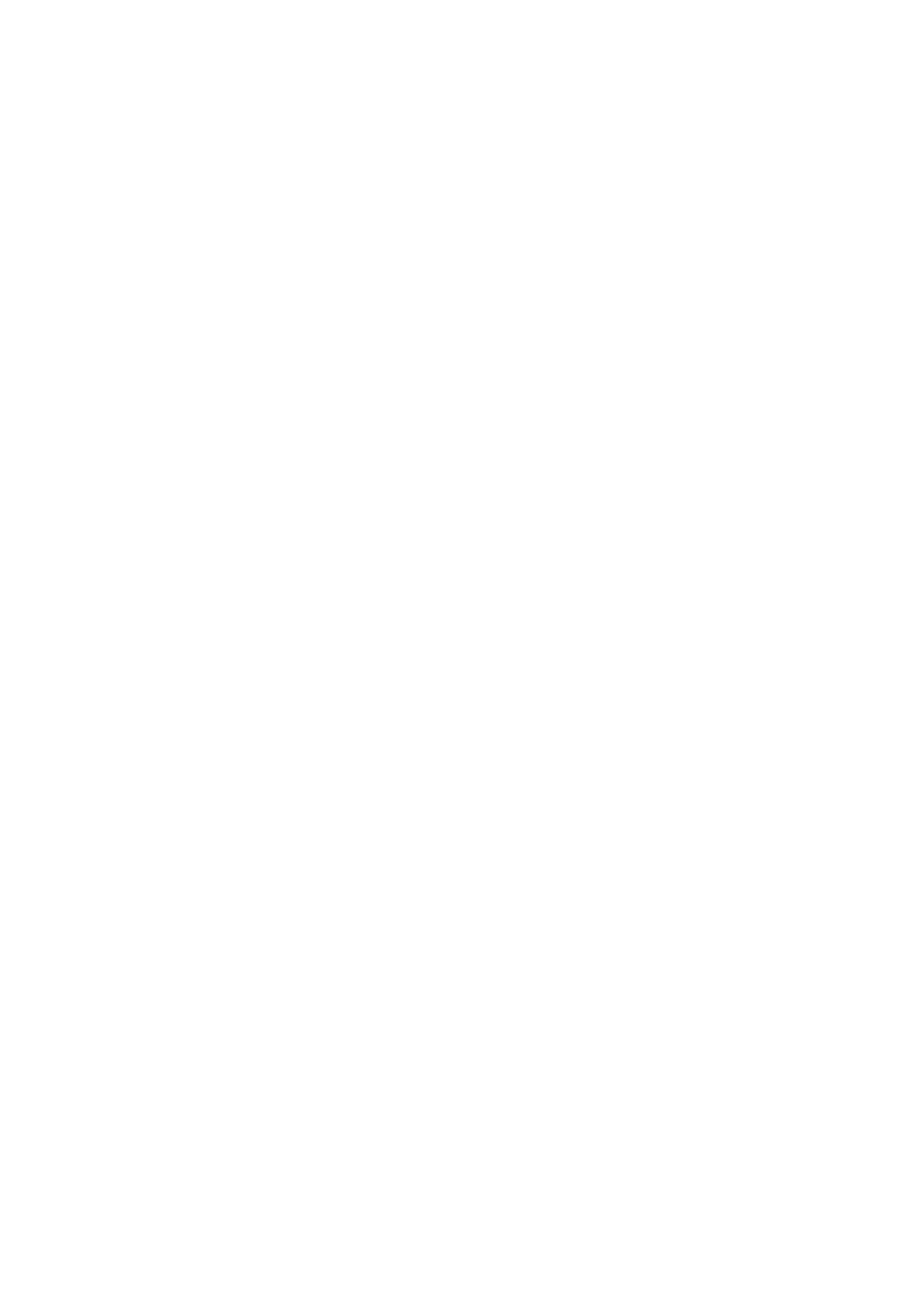## "YES, QUAESTOR." A REPUBLICAN POLITICIAN VERSUS THE POWER OF THE CLERKS

There is a long-standing debate between "primitivists" and "modernists" on the character of Roman administration. The strongest case for the primitivist view was put forward by Fergus Millar in his *Emperor in the Roman World*.1 The primitivist view denies that the Roman state ever developed anything comparable to orderly bureaucratic structures that are known to us in the modern world. The modernists, on the other hand, tend to attribute to the Roman administration, particularly under the Empire, a certain degree of "bureaucratic" professionalism. This debate, which started already in the last century,2 raises various important questions, including the definition of "bureaucratic" administrative patterns and the dividing line between routine administration and political decision-making. Some of the issues involved can be illuminated by the story of Cato the Younger's quaestorship in 65 B. C., told by Plutarch. Trying to change the way the Roman *aerarium* was run, Cato had to face stiff resistance by the treasury clerks.

"[He had] read the laws relating to the quaestorship, learned all the details of the office from those who had had experience in it, and formed a general idea of its power and scope. Therefore, as soon as he had been instated in the office, he made a great change in the assistants and clerks connected with the treasury. These were fully conversant with the public accounts and the laws pertaining thereto and so, when they received as their superior officers young men whose inexperience and ignorance made it really needful that others should teach and tutor them, they would not surrender any power to such superiors, but were superiors themselves. Now, however, Cato applied himself with energy to the business, not having merely the name and honour of a superior official, but also intelligence and rational judgement. He thought it best to treat the clerks as assistants, which they really were, sometimes convicting them of their evil practices, and sometimes teaching them if they erred from inexperience. But they were bold fellows, and tried to ingratiate themselves with the other quaestors, while they waged war upon Cato."

Plutarch goes on to relate, in detail, how Cato, having expelled from the treasury one clerk found guilty of a breach of trust, succeeded, despite considerable opposition and obstruction, in neutralising (though not, apparently, actually firing) another one.3 "By thus humbling the clerks and making them submissive, and by managing the business as he himself desired . . . he brought the quaestorship in greater respect than the senate, so that all men said and thought that Cato had invested the quaestorship with the dignity of the consulship."<sup>4</sup>

It is commonplace to say that the Republic had no civil service. Anything like a modern comprehensive civil service it certainly did not have. But the humble treasury clerks described here look remarkably like senior civil servants; they are certainly much more than mere servants of the quaestors. They are experienced, influential, self-confident, ready to protect their interests; they cannot be arbitrarily dismissed. The whole passage sounds remarkably "modern". It would be hard to read it

<sup>1</sup> London 1977, 2nd. ed. 1992; contra J. Bleicken, Zum Regierungsstil des römischen Kaisers. Eine Antwort auf Fergus Millar, Wiesbaden 1982.

 $2$  Cf. e. g. L. Mitteis, the jurist, in his commentary of 1895 to CRP 1 20.

<sup>&</sup>lt;sup>3</sup> The clerk was prosecuted for fraud and acquitted thanks to the vote of another quaestor, irregularly given. Cato refused to recognise the vote, and would neither employ the clerk nor give him his pay; this apparently amounts to "suspension" for the duration of Cato's quaestorship.

<sup>4</sup> Plut. *Cat. Min.* 16–17,1 (Loeb translation). Cato introduced various changes in the treasury practices: he rigorously demanded payment from the debtors, while promptly paying the creditors, and improved the procedure for the registration of decrees (to prevent forgeries). He successfully prosecuted, for illegal possession of public money, those who had been rewarded by Sulla for killing men under proscription; this was a momentuous political decision.